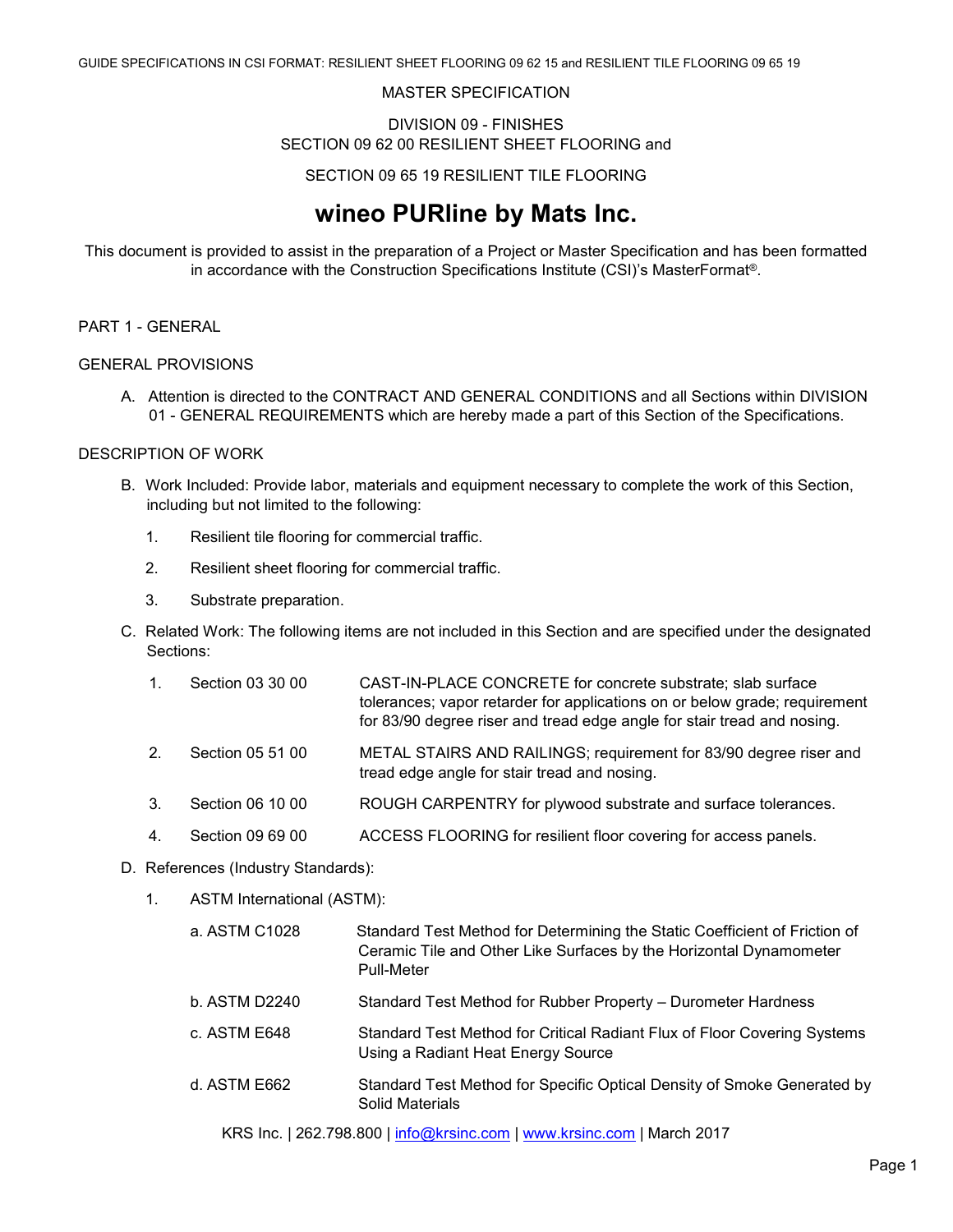|                      | e. ASTM E2179                                                               | Standard Test Method for Laboratory Measurement of the Effectiveness of<br>Floor Coverings in Reducing Impact Sound Transmission Through<br><b>Concrete Floors</b>                                                                                                                                   |  |  |
|----------------------|-----------------------------------------------------------------------------|------------------------------------------------------------------------------------------------------------------------------------------------------------------------------------------------------------------------------------------------------------------------------------------------------|--|--|
|                      | f. ASTM F710                                                                | Standard Practice for Preparing Concrete Floors to Receive Resilient<br>Flooring                                                                                                                                                                                                                     |  |  |
|                      | g. ASTM F925                                                                | Standard Test Method for Resistance to Chemicals of Resilient Flooring                                                                                                                                                                                                                               |  |  |
|                      | h. ASTM F970                                                                | <b>Standard Test Method for Static Load Limit</b>                                                                                                                                                                                                                                                    |  |  |
|                      | i. ASTM F2170                                                               | Standard Test Method for Determining Relative Humidity in Concrete Floor<br>Slabs Using in situ Probes                                                                                                                                                                                               |  |  |
|                      | j. ASTM F3010                                                               | Standard Practice for Two-Component Resin Based Membrane-Forming<br>Moisture Mitigation Systems for Use Under Resilient Floor Coverings                                                                                                                                                              |  |  |
| 2.<br>2.1            | International Organization for Standardization (ISO):<br>European Norm (EN) |                                                                                                                                                                                                                                                                                                      |  |  |
| a.<br>b.<br>c.<br>d. | EN 433<br><b>EN 685</b><br><b>EN 1815</b><br>Assessing Change in            | Determination of residual indentation after static loading<br>Resilient, textile and laminate floor coverings. Classification<br>Resilient and textile floor coverings. Assessment of static electrical propensity<br>Tests for Color Fastness of Textiles - Grey Scale for<br>EN 20105-B02<br>Color |  |  |
| 2.2                  |                                                                             | International Organization for Standardization (ISO):                                                                                                                                                                                                                                                |  |  |
| a)                   | <b>ISO 140</b>                                                              | Measurement of sound insulation in buildings and of building elements                                                                                                                                                                                                                                |  |  |
| b)                   | <b>ISO 8302</b>                                                             | Determination of steady-state thermal resistance and related properties                                                                                                                                                                                                                              |  |  |
| 3.                   |                                                                             | National Fire Protection Association (NFPA):                                                                                                                                                                                                                                                         |  |  |
| a)                   | <b>NFPA 253</b>                                                             | Test Method for Critical Radiant Flux of Floor Covering Systems Using a                                                                                                                                                                                                                              |  |  |
|                      |                                                                             | <b>Radiant Energy Source</b>                                                                                                                                                                                                                                                                         |  |  |
|                      |                                                                             |                                                                                                                                                                                                                                                                                                      |  |  |
|                      |                                                                             |                                                                                                                                                                                                                                                                                                      |  |  |

b) NFPA 258 Test Method for Specific Density of Smoke Generated by Solid Materials

# **SUBMITTALS**

- E. Product Data: Submit manufacturer's product data, installation instructions and maintenance instructions for each material and accessory proposed for use.
- F. Samples: Submit three representative samples of each product specified for verification.

# QUALITY ASSURANCE

G. Manufacturer Qualifications: Manufacturer must be capable of providing technical field service representation.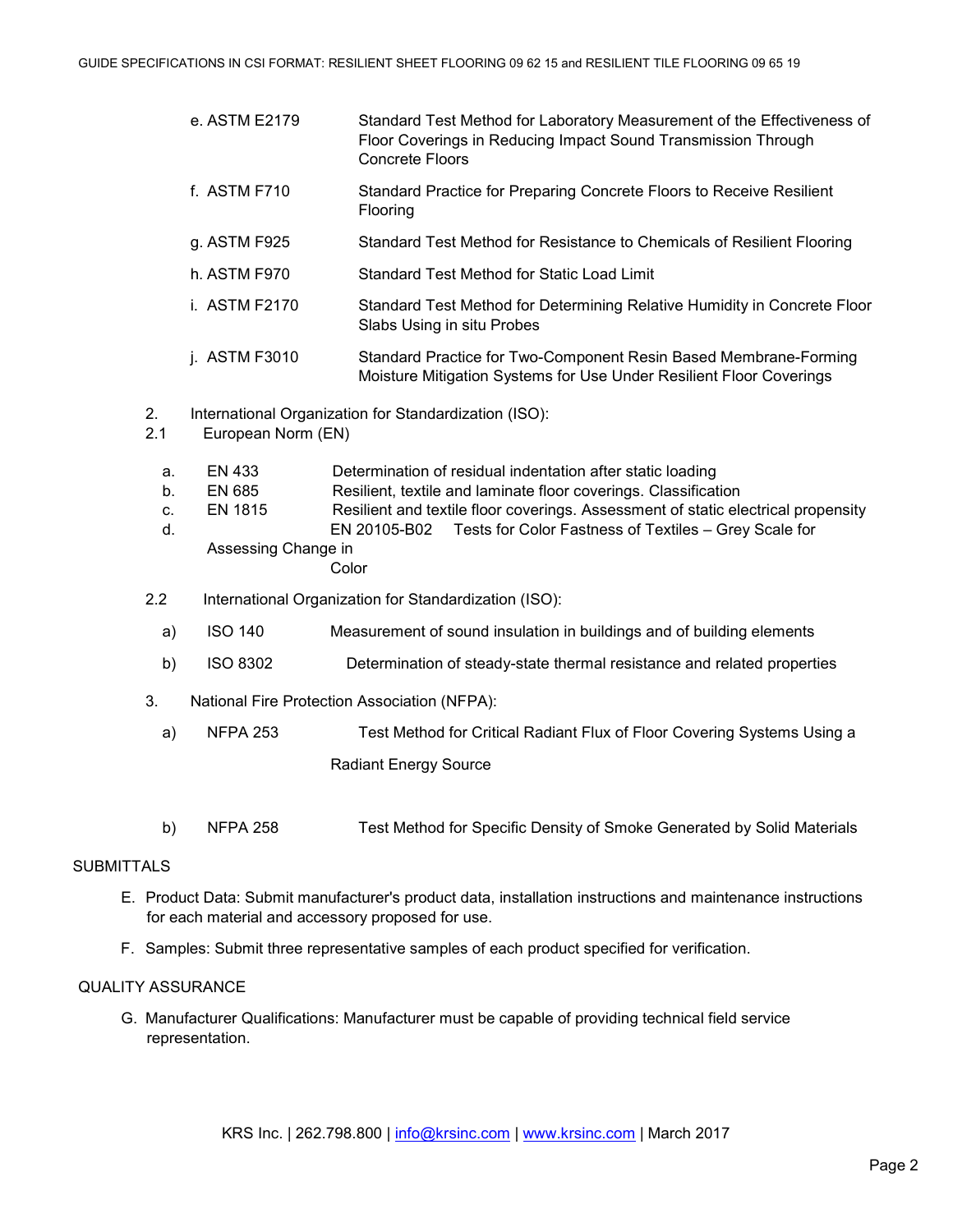H. Installer Qualifications: Must be installed by professional flooring installers experienced at installing commercial resilient floor covering products and having sufficient professional liability insurance coverage (aka Errors and Omissions Insurance) for the project.

## DELIVERY, STORAGE, AND HANDLING

- I. Deliver materials in labeled packages. Store and handle in strict compliance with manufacturer's recommendations. Protect from damage due to weather, excessive temperatures, and construction operations.
- J. Deliver materials sufficiently in advance of installation to condition materials to the required temperature for 48-hours prior to installation.

## PROJECT CONDITIONS

K. Maintain ambient and concrete temperature and humidity levels as described within the installation instructions.

#### WARRANTY

L. Provide manufacturer's standard limited warranty.

## PART 2 - PRODUCTS

### ACCEPTABLE MANUFACTURER

A. Provide wineo PURline by Mats Inc., 179 Campanelli Parkway Stoughton MA 02072;

# SECTION 09 62 00 RESILIENT SHEET ELOOPING

| ION 09 62 00 RESILIENT SHEET FLOORING |                                   |                                                                              |                                                                                                    |  |  |  |
|---------------------------------------|-----------------------------------|------------------------------------------------------------------------------|----------------------------------------------------------------------------------------------------|--|--|--|
|                                       | B. Commercial Resilient Flooring: |                                                                              |                                                                                                    |  |  |  |
|                                       | 1                                 | <b>Product Name:</b>                                                         | wineo PURline by Mats Inc.                                                                         |  |  |  |
|                                       | $\overline{2}$                    | <b>ASTM Specification: ASTM Specification currently</b><br>under development | Unclassified commercial flooring                                                                   |  |  |  |
|                                       | 3                                 | Limited Wear Warranty:                                                       | 10 years                                                                                           |  |  |  |
|                                       | 4                                 | Material:                                                                    | <b>Botanol</b>                                                                                     |  |  |  |
|                                       | 5                                 | Composition:                                                                 | Heterogeneous bio-polyurethane, glass fiber<br>reinforcement, paper print layer and PU top<br>coat |  |  |  |
|                                       | 6                                 | Color:                                                                       | Standard colors as offered                                                                         |  |  |  |
|                                       | 7                                 | Surface:                                                                     | Depending on design                                                                                |  |  |  |
|                                       | 8                                 | Back of Sheet:                                                               | FleeceTEC system®                                                                                  |  |  |  |
|                                       | 9                                 | <b>Material Size:</b>                                                        | $6'7''$ x $65'7''$ x 2.5mm                                                                         |  |  |  |
|                                       | 10                                | Flammability (E648/NFPA 253): $\geq$ 0.45 watts/sq.                          | Meets Class 1                                                                                      |  |  |  |
|                                       |                                   |                                                                              |                                                                                                    |  |  |  |

KRS Inc. | 262.798.800 | [info@krsinc.com](mailto:info@krsinc.com) | [www.krsinc.com](http://www.krsinc.com/) | March 2017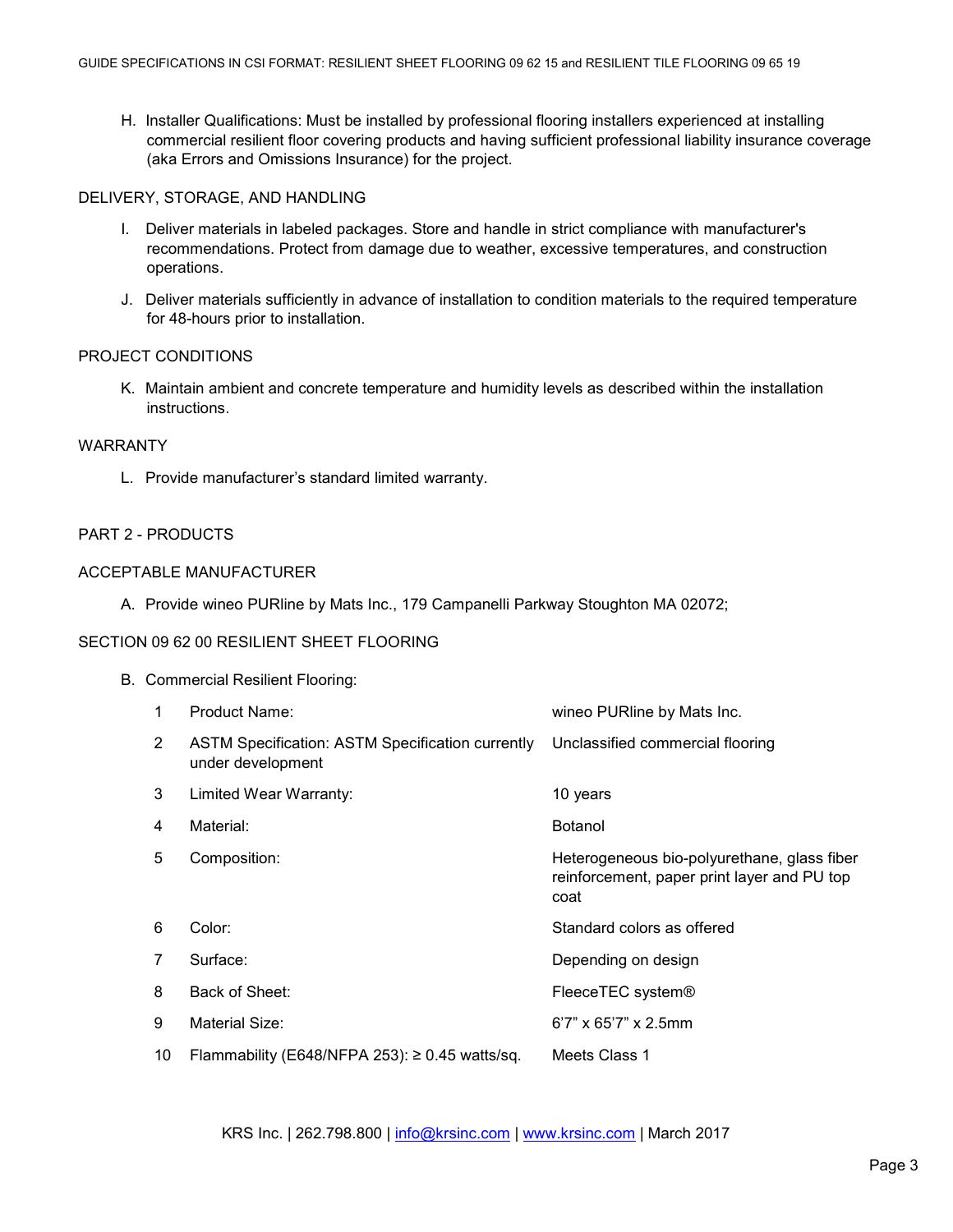cm. for Class 1 is required

11 Smoke Density (ASTM E662/NFPA 258): < 450 is Meets requirements required 12 Slip Resistance (ASTM D2047): Dry 0.92 and wet 0.93 (not recommended for ramps) 13 VOC's: CA 01350 compliant 14 Hardness (ASTM D2240): Shore type "A", > 95 15 Static Load (ASTM F970): ≤ 0.005 inches is required under 175 lbs. Meets requirement under 1450 lbs. 16 Substrate Preparation: Per ASTM F710 and the wineo PURline by Mats Inc. installation instructions

#### SECTION 09 65 19 RESILIENT TILE/PLANK FLOORING

C. Commercial Resilient Flooring:

| 1   | <b>Product Name:</b>                                                              | wineo PURline by Mats Inc.                                                                         |
|-----|-----------------------------------------------------------------------------------|----------------------------------------------------------------------------------------------------|
| 2   | <b>ASTM Specification: ASTM Specification currently</b><br>under review           | Unclassified commercial flooring                                                                   |
| 3   | Limited Wear Warranty:                                                            | 10 years                                                                                           |
| 4   | Material:                                                                         | <b>Botanol</b>                                                                                     |
| 5   | Composition:                                                                      | Heterogeneous bio-polyurethane, glass fiber<br>reinforcement, paper print layer and PU top<br>coat |
| 6   | Color:                                                                            | Standard colors as offered                                                                         |
| 7   | Surface:                                                                          | Depending on design                                                                                |
| 8   | Back of Tile:                                                                     | FleeceTEC system <sup>®</sup>                                                                      |
| 9   | Material Size:                                                                    | 8" x 47", 9.75" x 59", 13" x 26" and 19.5" x 39"<br>depending on design x 2.5mm (thickness)        |
| 10  | Flammability (E648/NFPA 253): $\geq$ 0.45 watts/sq.<br>cm for Class 1 is required | Meets Class 1                                                                                      |
| 11  | Smoke Density (ASTM E662/NFPA 258): < 450 is<br>required                          | Meets requirements                                                                                 |
| 12. | Slip Resistance (ASTM D2047):                                                     | Dry 0.92 and wet 0.93 (not recommended for<br>ramps)                                               |
| 13  | VOC's:                                                                            | CA 01350 compliant                                                                                 |
| 14  | Hardness (ASTM D2240):                                                            | Shore type "A", $> 95$                                                                             |

KRS Inc. | 262.798.800 | [info@krsinc.com](mailto:info@krsinc.com) | [www.krsinc.com](http://www.krsinc.com/) | March 2017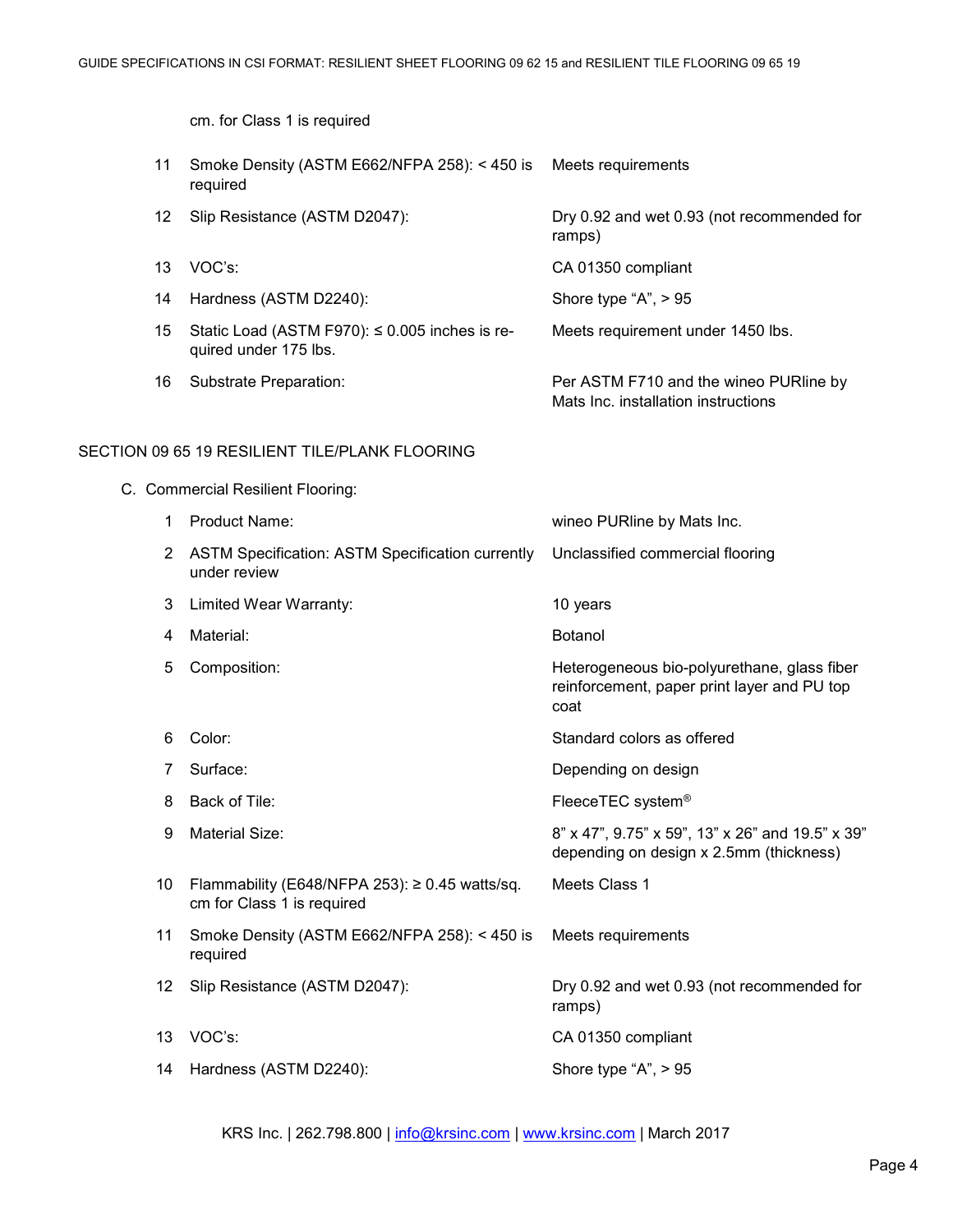15 Static Load (ASTM F970): ≤ 0.005 inches is required under 175 lbs.

Meets requirement under 1450 lbs.

16 Substrate Preparation: Per ASTM F710 and the wineo PURline by Mats Inc. installation instructions

### PART 3 - EXECUTION

#### 3.1 GENERAL CONTRACTOR RESPONSIBILITIES

- A. Supply a safe, climate controlled building and subfloor that meets the requirements of *ASTM F710 Standard Practice for Preparing Concrete Floors to Receive Resilient Flooring* or as detailed in the wineo PURline by Mats Inc. installation instructions. This includes a structurally sound concrete subfloor, new concrete slabs must conform to *ASTM C33/C33M — Standard Specification for Concrete Aggregate*.
- B. On and below grade concrete subfloors require a confirmed effective vapor retarder with a low permeance (≤ 0.1) having a minimum thickness of 10 mils or meeting the requirements of *ASTM E1745 — Standard Specification for Water Vapor Retarders Used in Contact with Soil or Granular Fill under Concrete Slabs*. Confirm it was placed directly underneath the concrete, above the granular fill. If this is not possible, use a topically applied moisture mitigation system that conforms to *ASTM F3010 – Standard Practice for Two-Component Resin Based Membrane-Forming Moisture Mitigation Systems for Use Under Resilient Floor Coverings.* It must be applied following the manufacturers written instructions*.*  Chemical adhesive removers must not be used.
- C. Moisture testing is mandatory following the protocol of *ASTM F2170 – Standard Test Method for Determining Relative Humidity in Concrete Slabs using in situ Probes*, regardless of grade level or whether the concrete is freshly poured or classified as an older slab. It is the responsibility of the General Contractor/End User to have the concrete subfloor tested for moisture. It is also recommended that an International Concrete Repair Institute (ICRI) Tier 2 Certified Technician performs the moisture testing. The test results must not exceed the maximum acceptable relative humidity for the adhesive. If they do, the installation must not proceed until either the subfloor dries to an acceptable level or an effective mitigation system is used that conforms to *ASTM F3010* installed following the manufacturer's written instructions. The test methodology and results including photographs must be documented and provided to the flooring contractor, General Contractor, owner and/or architect.
- D. A secure storage and/or installation area that is maintained permanently or temporarily at the required ambient service temperature and humidity, so the flooring contractor can acclimate the flooring materials is required for at least 48 hours prior to, during and 72 hours after the application of the flooring.
- E. Areas with direct prolonged exposure to sunlight must be protected with the use of Low E glass doors and windows, facades or use a protective film over the glass.
- F. Areas of the flooring that are subject to direct sunlight through doors or windows should have them covered using blinds, curtains, cardboard or similar for the time of the installation and 72hours after the installation to allow the adhesive to cure.
- G. Prevent all traffic for a minimum of 12 hours and rolling loads for 72 hours to allow the adhesive to cure. If required after 12 hours protect the flooring from damage during construction operations using Masonite, plywood or a similar product, ensuring first that the flooring surface is free of all debris. Lay panels so that